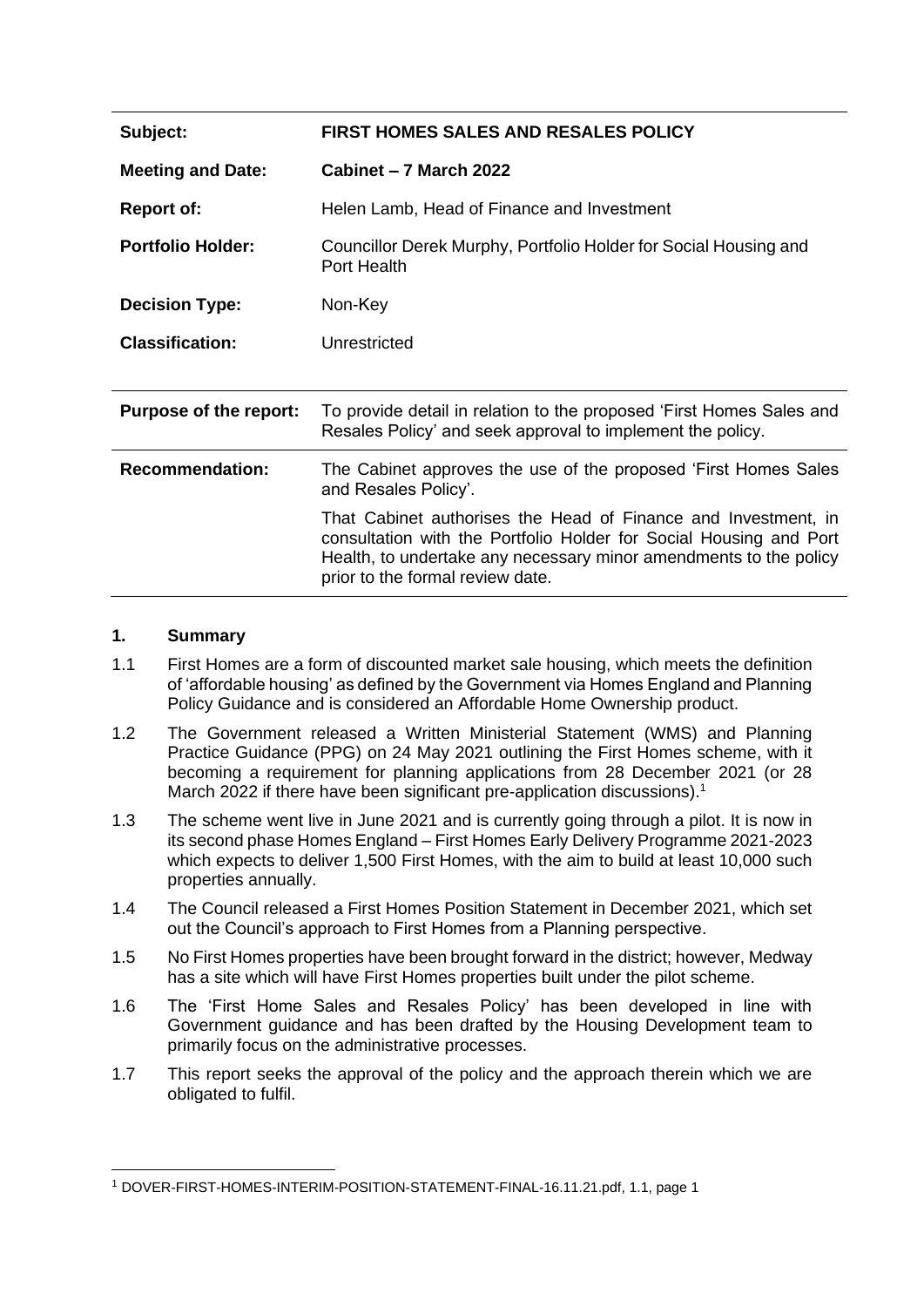## **2. Overview of First Homes**

2.1 For a full overview of the First Homes scheme, please refer to section 2 'What are First Homes?' in the First Homes Position Statement, and Appendix 5 of this report.

## **3. How the Council will be involved**

- 3.1 In the Local Authorities Q&A First Homes event held in April 2021, the government stated that: "Local Authorities will have a role to play in the sales and resales process."
- 3.2 The Kent Housing Group sub-committee Housing Strategy and Enablers Group (HSEG) shared various documents regarding the application and conveyancing stages of First Home.
- 3.3 Regarding administration of the scheme, the above document mentioned illustrated that Local Authorities will be involved in the following areas:
	- (a) Initial sales
	- (b) Lettings of First Homes (see point 5.4, Appendix 1 and point 1.13, Appendix 5)
	- (c) Resales (see section 6, Appendix 1 and point 1.10, Appendix 5)
- 3.4 DDC will be required to:
	- (a) Review and assess completed application packs submitted by the developer on behalf of the customer.
	- (b) Issue the following documents at stages throughout the sale:
		- *(i)* Eligibility Certificate
		- *(ii)* Authority to Proceed
		- *(iii)* Compliance Certificate
		- *(iv)* Authority to Exchange
	- (c) Issue conveyancing packs and instructions to conveyancers and assess and approve legal undertakings.
	- (d) Oversee the resale of First Home properties (which includes compliant marketing); and
	- (e) Give approval for homeowners to let out their First Home properties for more than 2 years.
- 3.5 The work required to oversee the sales and future resales of First Homes will involve several departments:
	- (a) Housing Development team

The New Homes Officer will oversee the assessment of applications, approve eligibility, issue authority to proceed (with senior manager approval), and act as the central contact throughout the sale / resale.

(b) Legal team

The Property Lawyer will issue conveyancing information / packs to conveyancers, review legal undertakings, and approve sales / resales as compliant.

(c) Accounts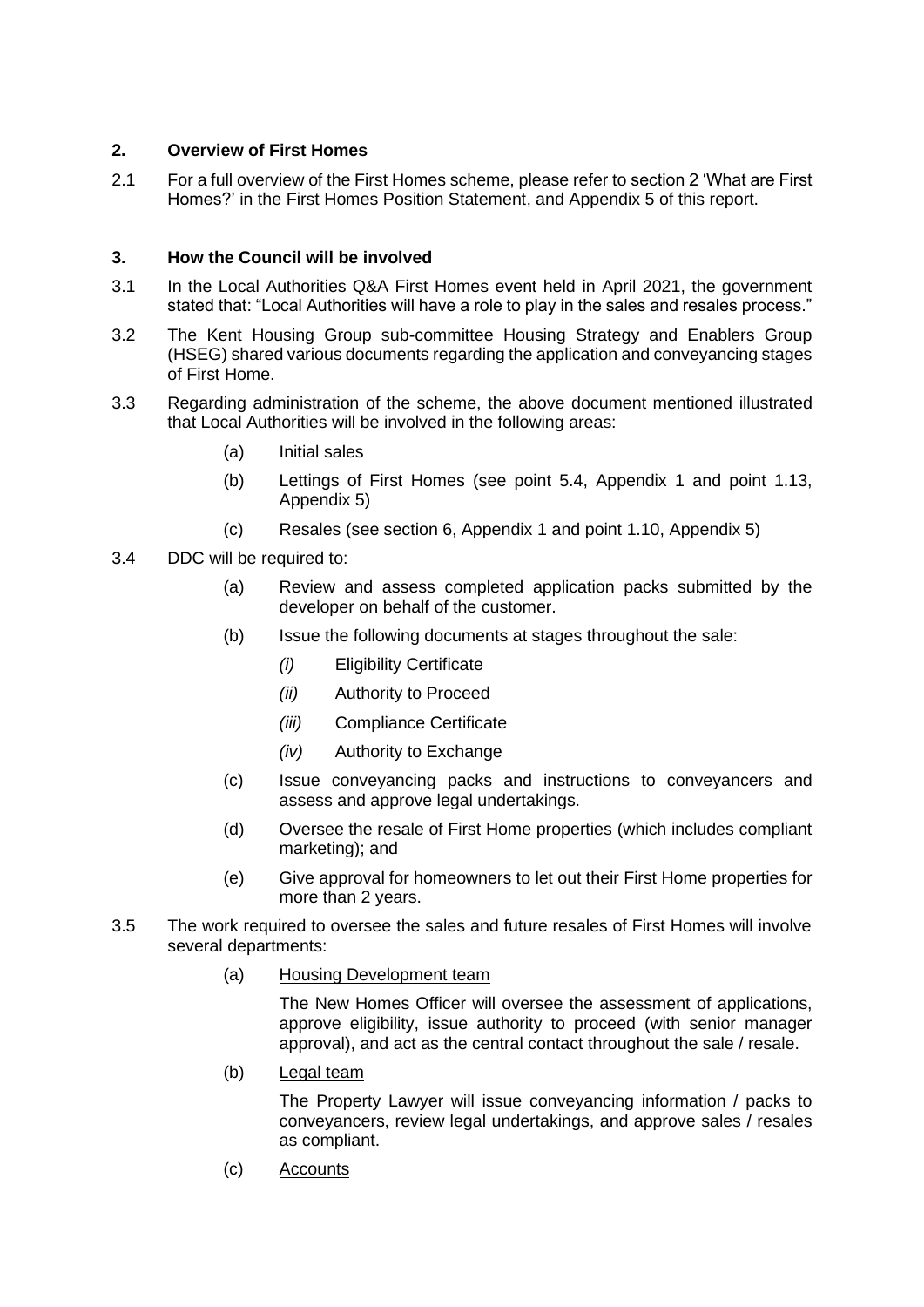The Accounts team will be involved regarding any application fees (if DDC takes part in the Early Delivery Programme – see point 2.5, Appendix 5, or decides to charge a fee for applications), budgeting, and the management of the repaid discount (see point 1.8, Appendix 5) when a First Home dwelling is sold on the open market during the resale process.

- 3.6 Appendix 2 shows how the government expects the sales process to progress and breaks down what is expected of each 'party' at each stage.
- 3.7 Local Authorities will act as a data processor on behalf of the Department of Levelling-Up, Housing and Communities (DLUHC) and Homes England who will be the data controllers. The Government has stated that they see no reason for Local Authorities to store data and information.

## **4. The Policy**

- 4.1 The proposed policy (Appendix 1) focuses on the general administrative duties DDC is obliged to do, as stated in 3.3 and 3.4. It does not cover aspects of planning strategy as this was covered by the First Homes Interim Statement and the future Local Plan. Where applicable, these have been referred to in the policy.
- 4.2 The information provided in the documents listed in section 12 of this report has informed the structure of the policy.
- 4.3 The proposed policy is separated into:
	- (a) First Homes sales
	- (b) Post-Purchase
		- (i) Lettings
		- (ii) Building insurance
		- (iii) Home improvements
	- (c) First Home resales
- 4.4 The policy will predominantly be used by the New Homes Officer and the other teams mentioned in 3.5 in the processes identified in 3.3.
- 4.5 Links to government guidance and applicable documents have been added throughout the policy where they are referenced to, to provide background information and transparency.
- 4.6 The policy proposes the use of a 'First Homes Record' (FHR) spreadsheet. This document will be used to record and track the sales progression of First Home properties. (See point 3.1, Appendix 5)
- 4.7 An Equality Impact Assessment (EIA) (Appendix 4) has been completed for the proposed policy. The EIA identified that the scheme may potentially negatively impact on persons 55+ for the following reasons:
	- (a) a mortgage of at least 50% is required and those 55+ who are first time buyers may not be able to obtain this due to lender requirements.
	- (b) the reduction of in delivery of other tenures due to substitution of shared ownership, affordable rent, and social rent properties which otherwise would have been built.
- 4.8 Point 4.7(b) was reflected in the Government's own First Homes EIA.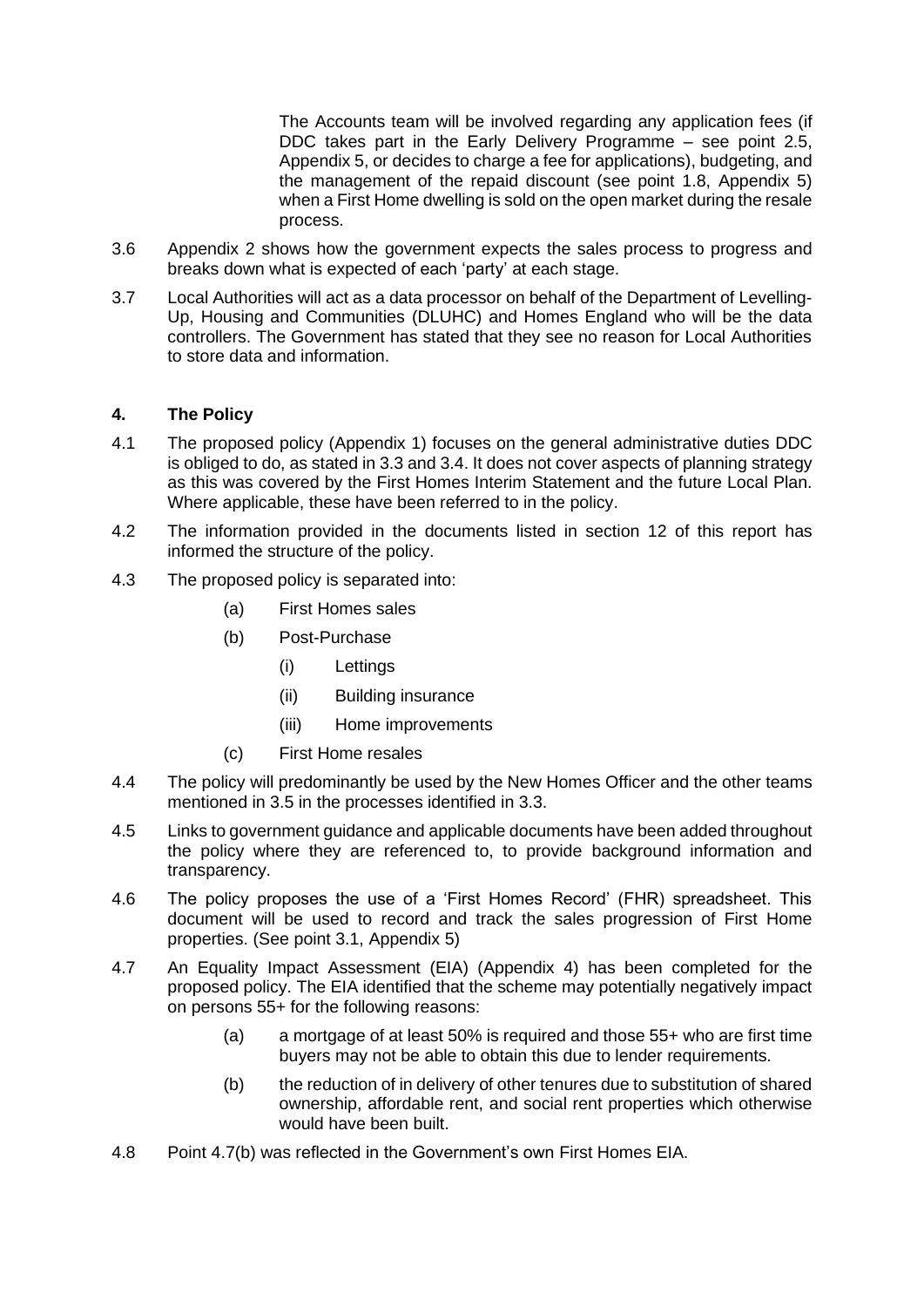4.9 Our EIA also revealed a potential negative impact to people with disabilities, as the scheme appears designed for General Needs housing.

#### **5. Review**

- 5.1 The Government has mentioned that: "Through the pilot programme we are seeking to understand the resource implications that may arise for local authorities, so that we can ensure that the delivery and administration of the tenure remains sustainable in the long run."<sup>2</sup>
- 5.2 We anticipate that this policy will need to be reviewed as more information and guidance is released or altered as the scheme develops.
- 5.3 The policy includes a section which identifies and addresses the potential need for a review to take place annually, and / or for the document to be amended ad hoc through delegated approval.

## **6. Identification of Options**

- 6.1 Option A: To approve the Policy
- 6.2 Option B: Not to approve the Policy

## **7. Evaluation of Options**

- 7.1 Option A is the preferred option for the following reasons:
	- (a) It provides staff with the knowledge of First Homes and how to oversee the sales, resales, and lettings.
	- (b) It gives DDC control over the sales process and ensures compliance with the scheme.
	- (c) DDC has an obligation to oversee the administration and assessment of First Homes sales, resales, and lettings.
- 7.2 Option B is not recommended for the following reasons:
	- (a) It is a risk to DDC as officers may not be familiar with the scheme, or lack an understanding of what is expected, and may sell First Homes in a non-compliant manner.
	- (b) It would leave DDC without an agreed process during which applications for First Homes developments could be received.
	- (c) It could have potential negative impacts to DDC such as damage to reputation and trust.

#### **8. Resource Implications**

- 8.1 There will be a staff resource implication as several teams will be involved, as demonstrated in 3.5.
- 8.2 No financial implication has been identified with the approval of this policy. However, consideration should be given to whether an administration fee should be levied in the future to support the administration of the scheme.

<sup>2</sup> Local Authority Q&A event notes, page 6